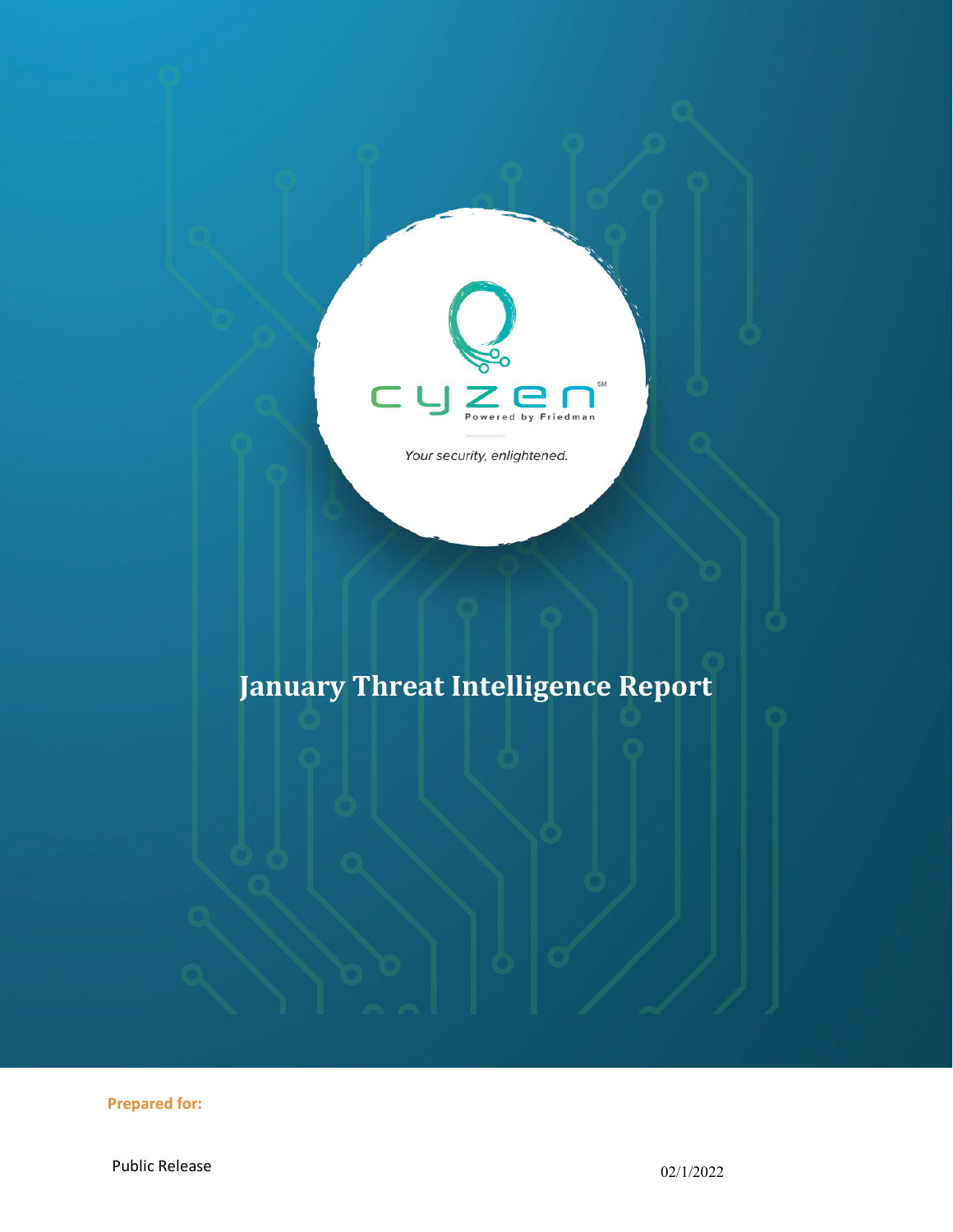January saw a continuation of trends observed throughout the year of 2021 and continued to highlight the prevalence of highly sophisticated ransomware and the numerous, creative initial access points involved in its deployment. Since 2020 there have been 130 or more unique ransomware strains observed in the wild and it was a component of 10% of all breaches in 2021, which is double the frequency of the previous year. One of the most notable evolutions of this type of malware is the emergence of "ransomware-as-a-service" which enables attackers to purchase and often customize widely distributed ransomware rather than undertake the arduous task of producing their own code and infrastructure. Instead of kidnapping someone and cutting out all those magazine letters to create an untraceable note stating your demands, why not just pay a third party to carry it out on your behalf?

While phishing will always remain a staple point of entry into victim networks for ransomware and other payloads, we have seen a rise of attacks on unpatched vulnerabilities – Log4J being the most recent example – and other creative methods. The new and improved Lockbit 2.0 comes with built-in ads to persuade insiders at target organizations to provide access to attackers for a reward. Poisoned code repositories and applications are finding increased success in luring victims to willingly install backdoors and expose systems to malicious activity by masquerading as legitimate versions of themselves. As always, the best defense against these ever-evolving TTPs are proactive, in-depth security programs that reduce the risk of these initial access points and provide contingencies for incident response in the event of infection. The CISA has released a comprehensive guide for measures specifically aimed at ransomware as it gains dominance in the cyber arms race: [https://www.cisa.gov/uscert/ncas/alerts/aa22-040a.](https://www.cisa.gov/uscert/ncas/alerts/aa22-040a) Read on to explore the rest of CyZen's threat intelligence for the month of January.

# **Vulnerabilities**

# **Win32k Elevation of Privilege Vulnerability - CVE-2022-21882**

#### **Severity**: High

**Description:** A Security researcher has disclosed a Windows 10 Vulnerability that allows for local privilege elevation which can lead to admin privileges on the host. This vulnerability is a new bypass for a patched bug identified in CVE-2021-1732. The vulnerability has been extensively tested by security researchers and was deemed easy to re-create and does not require any end user input. While the January security patch fixed this issue, many administrators have chosen to wait to update due to many bugs deployed because of the patch. This vulnerability was first "discovered" two years ago but was not disclosed due to low returns on bug bounties, which has led to the vulnerability going unnoticed for two years. The vulnerability, which has now been publicly disclosed has begun to be utilized in the wild which is why Administrators are urged to update rather than wait for the February update.

**Recommendations**: Update all hosts with the newest security patch from Microsoft.

**REF:** https://www.bleepingcomputer.com/news/microsoft/windows-vulnerability-with-newpublic-exploits-lets-you-become-admin/

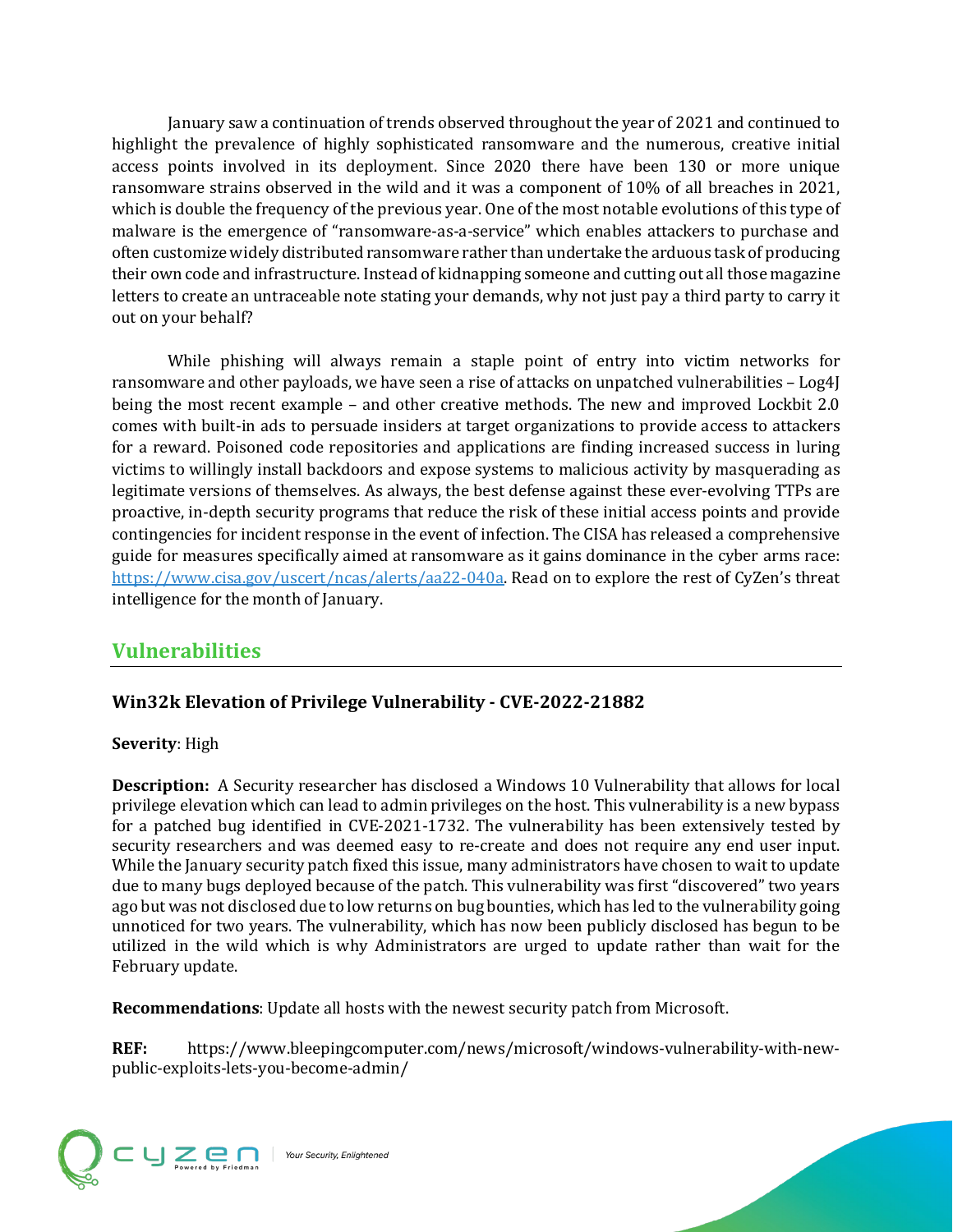https://www.bleepingcomputer.com/news/security/recently-fixed-windows-zero-day-activelyexploited-since-mid-2020/

# **HTTP Protocol Stack Remote Code Execution Vulnerability - CVE-2022-21907**

#### **Severity:** High

**Description:** This vulnerability was part of the February security patch from Microsoft and is considered highly "wormable". This vulnerability allows for attackers to send a specifically crafted packet to a server utilizing the HTTP protocol stack and execute arbitrary commands. This attack is possible by exploiting the http.sys kernel module for Windows and can lead to complete system compromise. The vulnerability also opens the door for attackers to chain the attack and spread to other machines on the network using the same method. The vulnerability effects windows 10 and later for desktop hosts and Windows server 2019. The feature is not enabled by default on Windows server 2019.

**Recommendations:** Administrators should update to the newest security patch from Microsoft which adds a patch for the above vulnerability.

**REF:** [https://nakedsecurity.sophos.com/2022/01/12/wormable-windows-http-hole-what-you](https://nakedsecurity.sophos.com/2022/01/12/wormable-windows-http-hole-what-you-need-to-know/)[need-to-know/](https://nakedsecurity.sophos.com/2022/01/12/wormable-windows-http-hole-what-you-need-to-know/)

# **CVE-2021-35247 SolarWinds Serv-U Bug**

**Severity:** Medium - 5.3

**Description:** A new vulnerability in the SolarWinds Serv-U software is said to be weaponized by malicious actors to propagate attacks, leveraging the known Log4j flaws in compromising targets.

The issue is an "input validation vulnerability that could allow attackers to build a query given some input and send that query over the network without sanitation," according to the Microsoft Threat Intelligence Center (MSTIC).

It appears the Serv-U web login screen to LDAP authentication was allowing characters that were not sufficiently sanitized, which could lead to Log4j exploitation.

SolarWinds has since updated the input mechanism to perform additional validation and sanitization.

**Recommendations:** Update to the latest version of Serv-U – 15.3

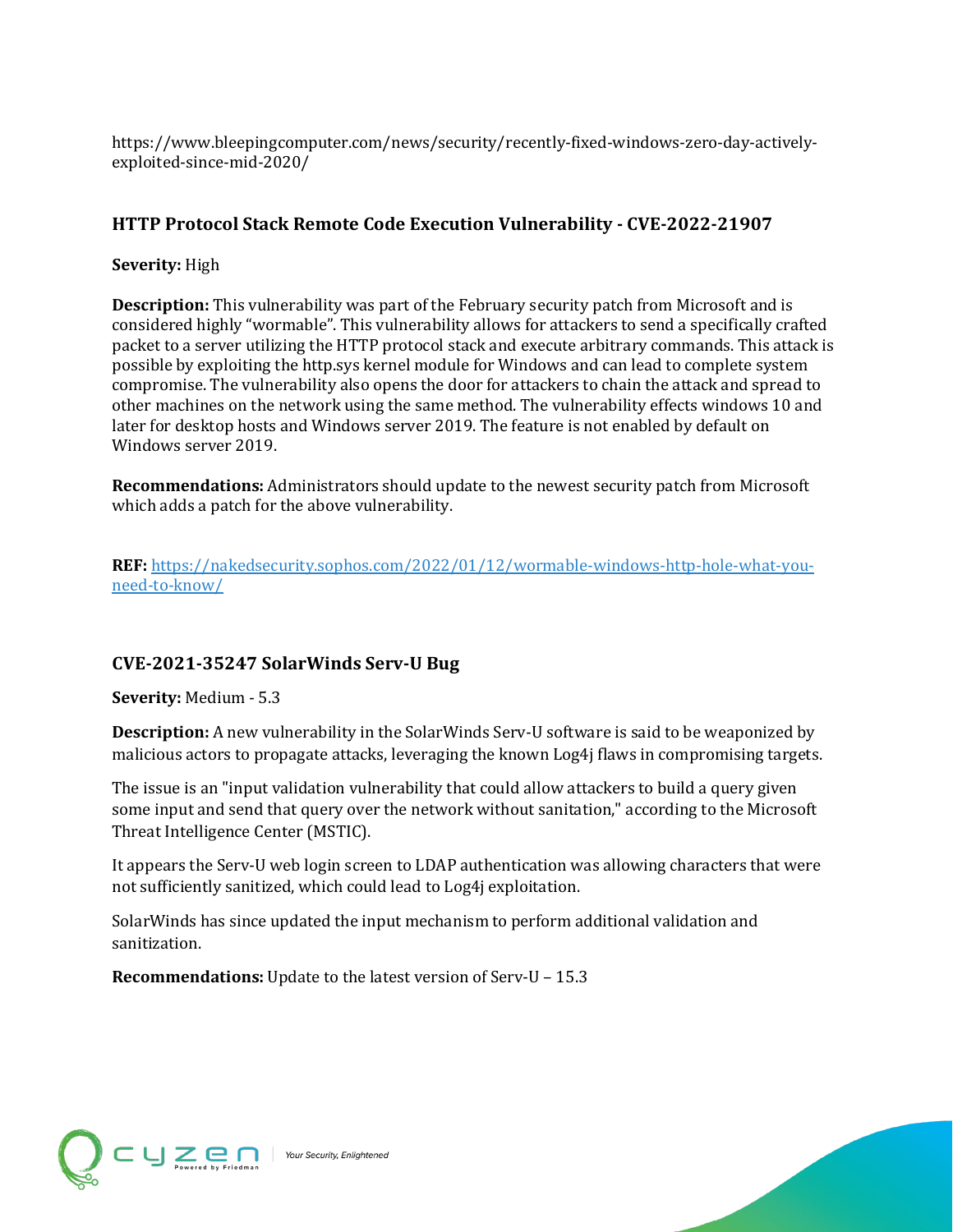# **Threat Advisory**

## **Lockbit 2.0 - Ransomware as a Service**

The sequel to Lockbit ransomware is a more versatile and impactful affiliate-based ransomware as a service that compromises networks via purchased access, unpatched vulnerabilities, insider access, zero-day exploits and other means as necessary. Tools such as Mimikatz are used for privilege escalation and subsequent exfiltration and encryption. Ransom notes are left following the typical formula of instructions for payment and threats of leaking exfiltrated data. This malware has been evolving since it was first discovered in September 2019 (Lockbit 1.0) and has added features such as automatic encryption of large swaths of devices by abusing AD group policies, Linux-based versions that leverage ESXi vulnerabilities, and advertising rewards for insiders who establish initial access for attackers.

Deployment begins by decoding strings to load necessary modules and assessing whether the required privileges are met. If they are not, the malware escalates to the required level, checks for an Eastern European language setting--it will not run if this is present--and then begins to infect. Log files and shadow copies are deleted, and system information is enumerated. It attempts to encrypt any data saved to local or remote devices but skips core system files. One of the advantages of modern day "ransomware-as-a-service" is that specific file types can be targeted as the malware is tailored to intended victims depending on the affiliate's preferences. Files are copied to an attacker-controlled server via http and often even use publicly available commercial file sharing services. A sample Lockbit 2.0 warning screen can be seen below:



The official FBI flash advisory for this increasingly prevalent ransomware can be referenced for comprehensive lists of IOC's and recommended mitigations:

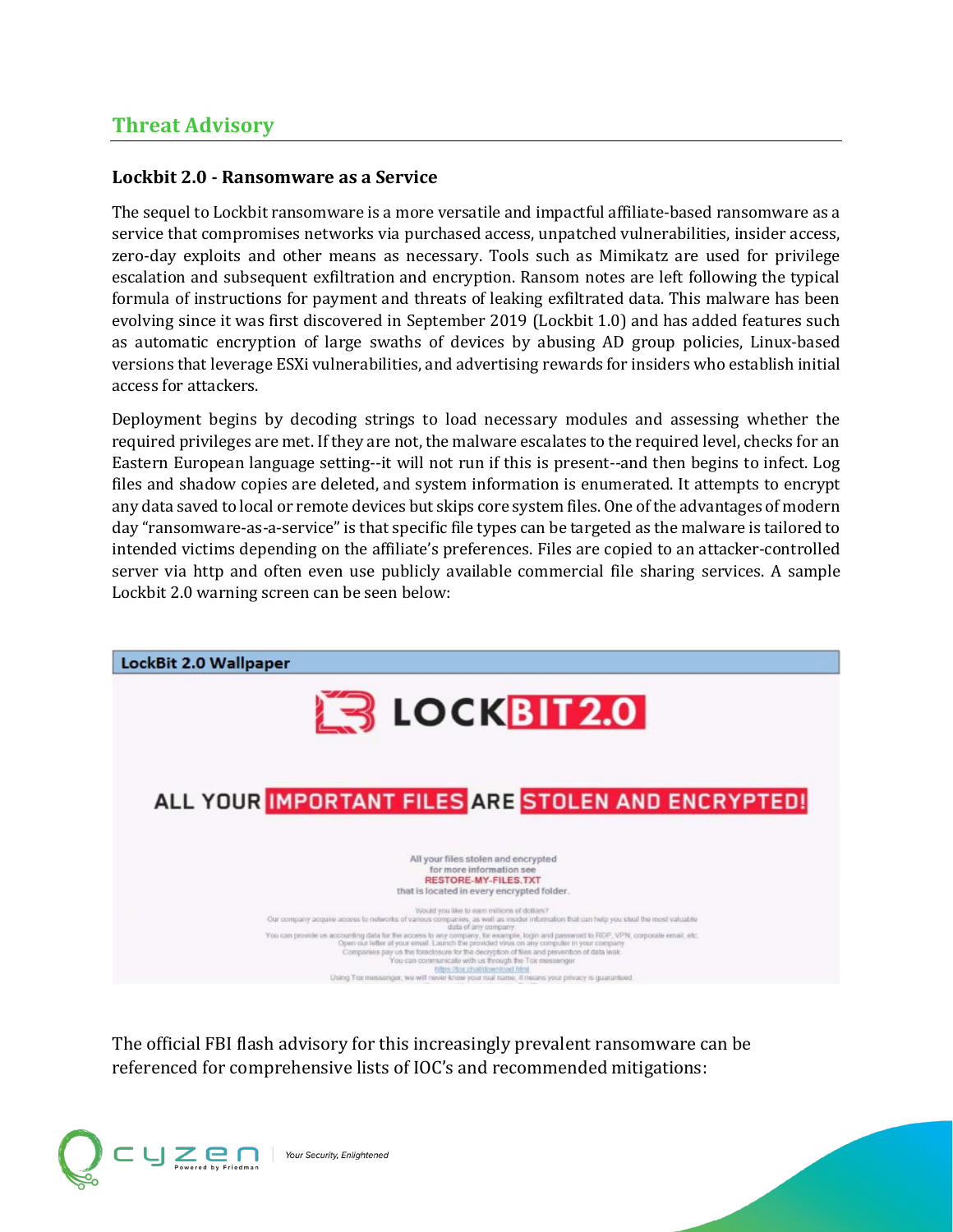#### **Nanocore, Netwire, AsyncRAT Cloud Campaign**

Nanocore, Netwire, and AsyncRAT are Remote Access Trojans that allow for robust control over a target machine, ranging from keylogging, remote desktop control, and a wide array of other functions. This makes them extremely powerful tools should they be successfully delivered. The campaign for their delivery examined here revolves around the use of a phishing email containing a specially crafted document that initiates the delivery of the malware onto the target machine, as well as the use of cloud services not only for the purpose of ease of setup, but also for obfuscation of malware delivery and C2 infrastructure. Though these tools are sophisticated and powerful, the first link in the attack chain relies on a phishing email whose purpose is to fool the user into clicking on the malicious file.

The infection chain begins with a phishing email that contains malicious .zip documents.

| File                                                                                                                  |  | <b>Message</b> $\qquad$ <b>2</b> Tell me what you want to do |
|-----------------------------------------------------------------------------------------------------------------------|--|--------------------------------------------------------------|
|                                                                                                                       |  |                                                              |
| Fwd: Your Talbots Order #YUEOP_Invoice_Copy                                                                           |  |                                                              |
| Untitled attachment 00<br>YUEOP_Invoice_Copy.iso<br>74 KB<br>442 bytes                                                |  |                                                              |
|                                                                                                                       |  |                                                              |
|                                                                                                                       |  |                                                              |
| Begin forwarded message:                                                                                              |  |                                                              |
| From: $=$ /b><br>Subject: = /b>Your Talbots = rder #YUEOP_Invoice_Copy<br>Date: =/b>October 5, 2021 at 9:29:24 AM =DT |  |                                                              |
| Hello!                                                                                                                |  |                                                              |

Your Talbots order has =hipped. Attached is your Invoice copy.

The .zip attachment is an ISO image file containing the loader in either JavaScript, Visual Basic, or a .bat file format. The execution is achieved by tricking the user into clicking on the file, in this case claiming that it is an invoice document. The downloader's JavaScript contained within is under four layers of obfuscation and is likely auto-generated and randomized to aid in detection bypass. The downloader also establishes persistence via the Logon Auto Start registry key. It then configures

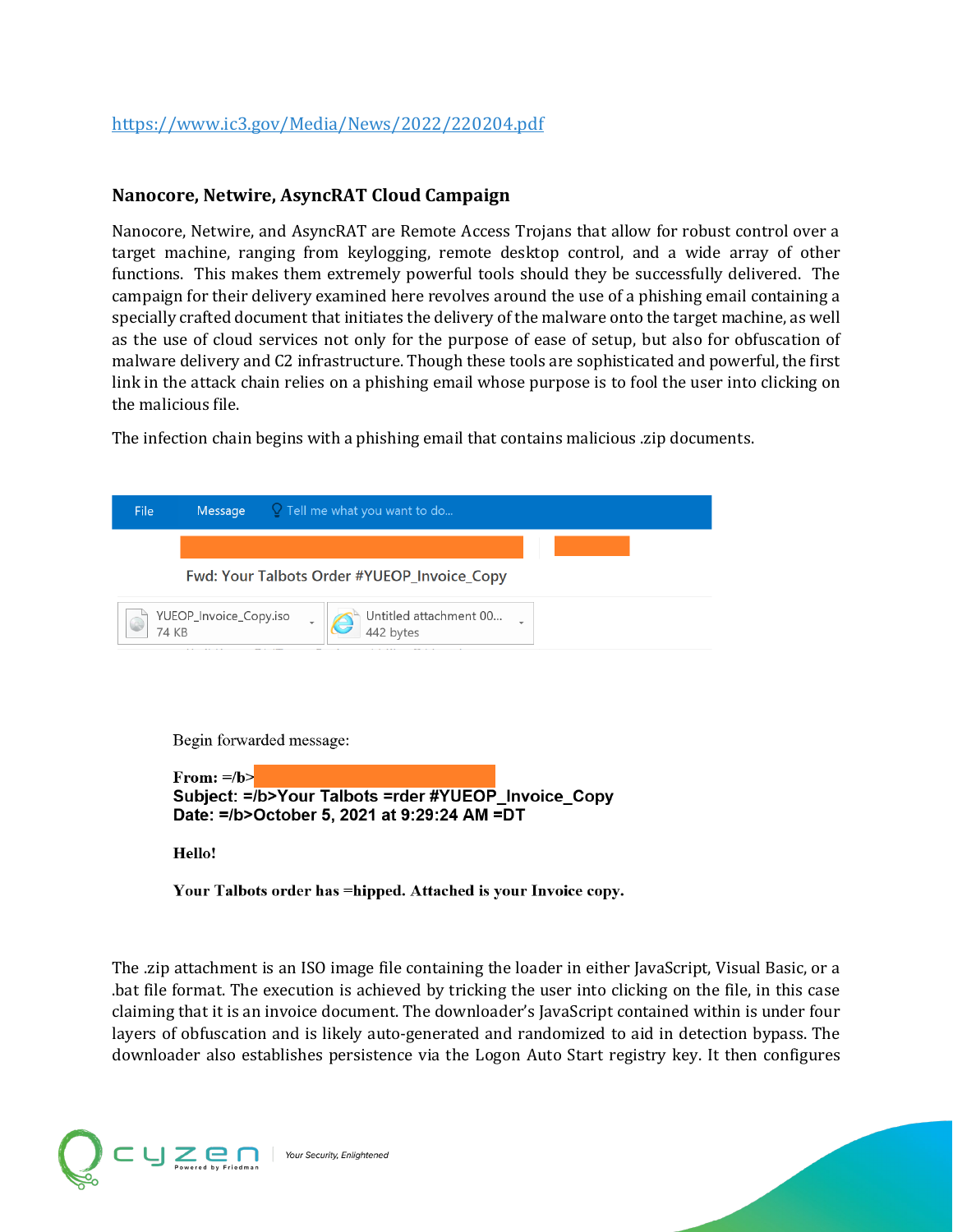scheduled tasks by invoking schtasks.exe. The downloader then downloads the payload from the download server, in this campaign being variants of Netwire, Nanocore, and AsyncRAT. These are saved and executed from the temp folder.

#### *Payload 1: NanocoreRAT*

The instance of NanocoreRAT seen here is a post-2017 leaked version, with a build date of 26 Oct 2021. Plugins included with the payload are the Client and SurveillanceEX plugin, which handle C2, and the video/audio capture as well as remote desktop capabilities, respectively.



#### *Payload 2: NetwireRAT*

NetwireRAT is a known threat and has the capability to remotely execute commands to steal passwords, login credentials, credit card information, and other information. This malware obtains persistence via registry key edits.

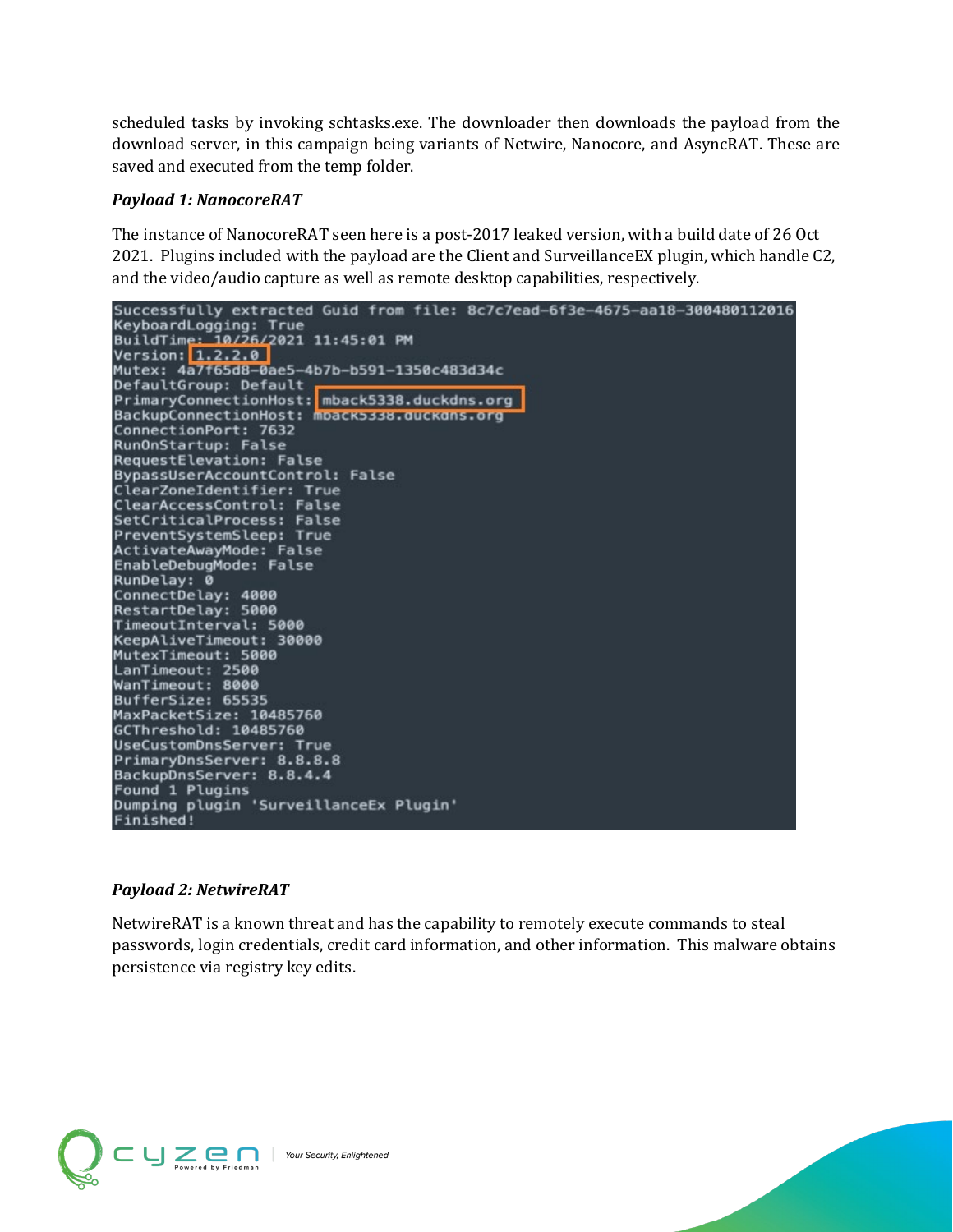#### *Payload 3: AsyncRAT*

AsyncRAT uses a secure encrypted connection for its control and monitoring functions. In this campaign, the RAT is configured to connect to the C2 server and grant remote access to the victim machine.

The malware then tries to hide information about its origins via the Alternate Data Stream and reads the WindowsNT\CurrentVersion\ProductId registry key to fingerprint the machine. The batch file simply executes in PowerShell to download and run the payload, and the VB downloader executes a PowerShell command as well.



C2 is then handled via malicious subdomains at DuckDNS. Known IOC domains and IP's to be blacklisted:

- gg1592661.duckdns.org
- btime1624.duckdns.org
- justinalwhitedd554.duckdns.org
- wz303811.duckdns.org
- js1994.duckdns.org
- backu4734.duckdns.org
- mback5338.duckdns.org
- nwire733.duckdns.org
- asyncmoney.duckdns.org
- nanoboss.duckdns.org
- tdeasy.duckdns.org
- dingspread.duckdns.org
- asyncspread.duckdns.org
- jw9428875.duckdns.org
- meunknown.duckdns.org
- asyncpcc.duckdns.org
- yuri101.duckdns.org
- 13.78.209.105
- 13.82.65.56
- 103.151.123.194
- $194.156.90.26$
- 52.27.15.250

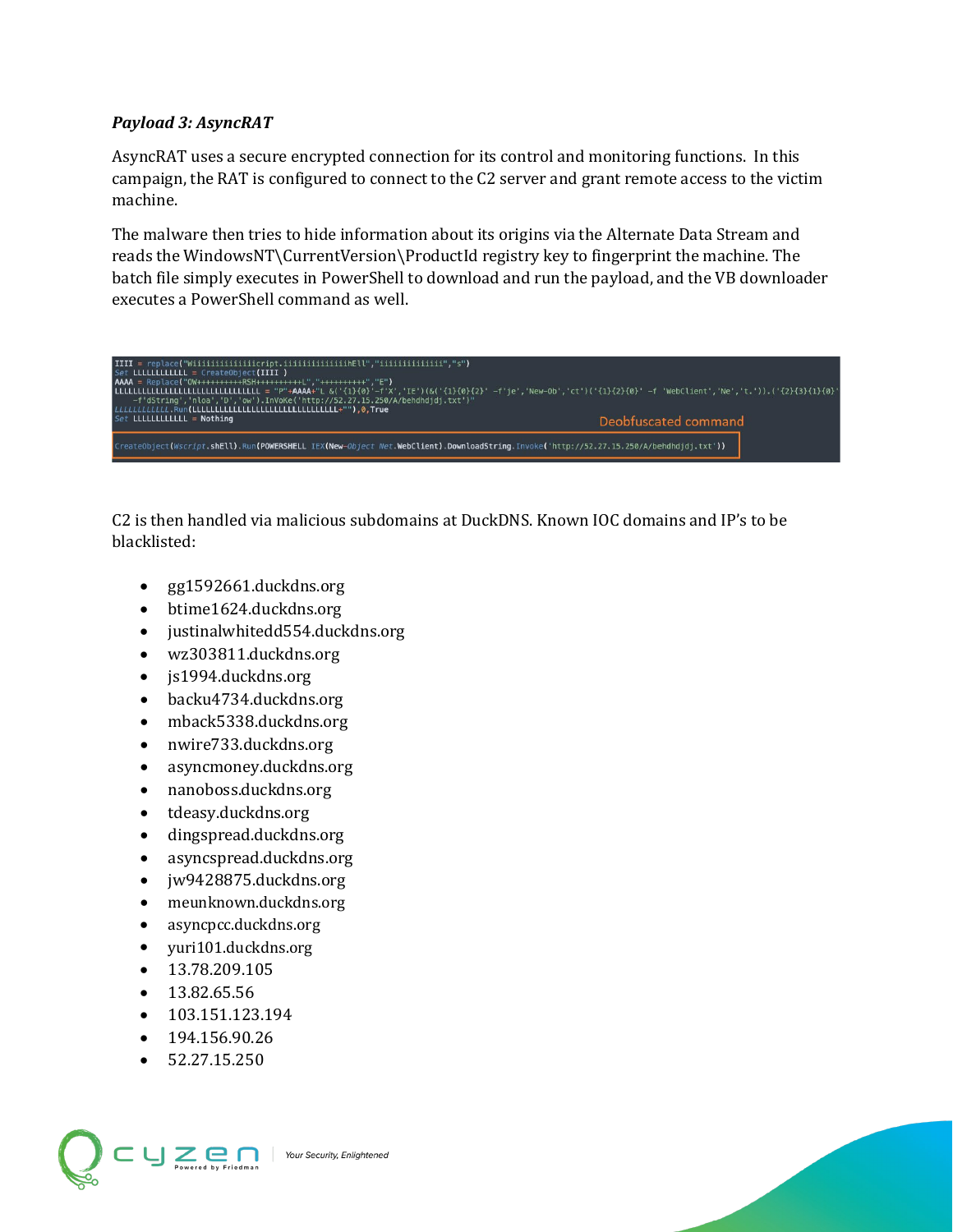- 23.102.1.5
- 137.135.65.29
- 40.85.140.7
- $\bullet$  52.150.26.35

# **SysJoker Backdoor Malware**

SysJoker is a new backdoor malware that has emerged recently, targeting prominent platforms such as Windows, Linux, and macOS with the ability to evade detection on all three operating systems.

A possible attack vector for SysJoker is an infected "npm" package (Node Package Manager), according to analysis from Intezer, which is an increasingly popular vector for dropping malware on targets. NPM and other public code repositories are centralized developer communities where coders can upload and download content for building applications, however if poisoned with attacks such as this, it can wreak havoc on production environments. SysJoker is also known to masquerade as a system update and generate its C2 by decoding a string retrieved from a text file hosted on Google Drive.

The backdoor is used for establishing initial access on a target machine. Once installed, it can execute follow up code as well as additional commands where malicious actors can carry out further attacks or move laterally through a corporate network. This kind of initial access is a known [hot](https://threatpost.com/booming-cyber-underground-market-initial-access-brokers/166965/)  [commodity](https://threatpost.com/booming-cyber-underground-market-initial-access-brokers/166965/) on underground hacker forums, where ransomware groups and others can purchase it.

SysJoker employs a first-stage dropper in the form of a DLL, which uses PowerShell commands to fetch a SysJoker ZIP file from a GitHub repository. It unzips to "C:\ProgramData\RecoverySystem\", and the payload is then executed.

The malware then sleeps for up to two minutes before creating a new directory. It copies itself as an "Intel Graphics Common User Interface Service" file (igfxCUIService.exe), then gathers information about the machine using living-off-the-land commands and uses different temporary text files to log the results of these commands. These text files are deleted immediately, stored in a JSON object, and then encoded and written to a file named "microsoft\_Windows.dll".

For persistence, the malware creates a new registry key: "HKEY\_CURRENT\_USER\Software\Microsoft\Windows\CurrentVersion\Run". For the C&C communication, decodes a hardcoded Google Drive link using a hardcoded XOR key. After the connection to the C&C servers is achieved, other malware can be potentially dropped to the infected machine where attackers can easily execute further commands.

# *IOCs*

File and Directory Creations:

- C:\ProgramData\RecoverySystem
- C:\ProgramData\RecoverySystem\recoveryWindows.zip
- C:\ProgramData\RecoverySystem\msg.exe

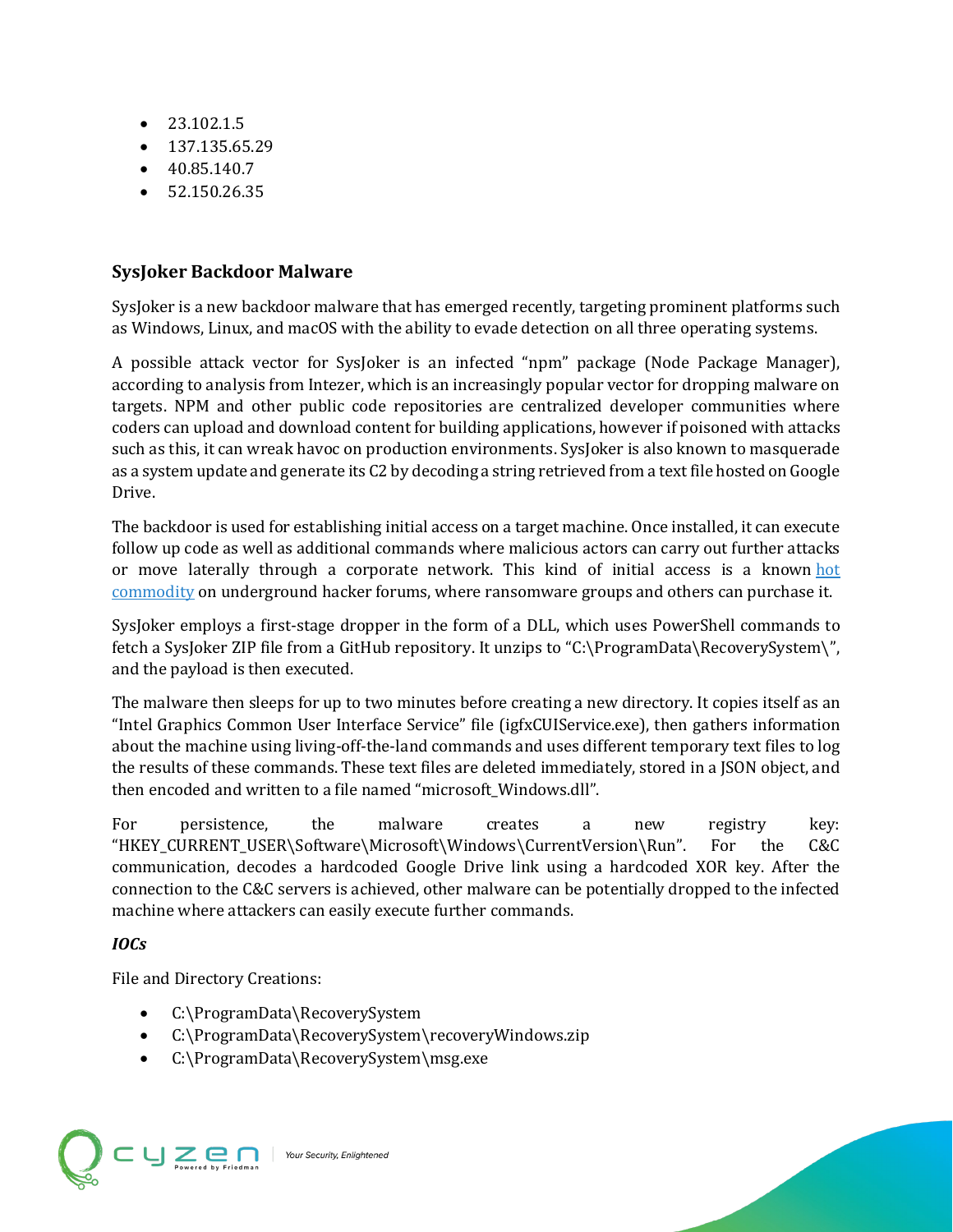- C:\ProgramData\SystemData
- C:\ProgramData\SystemData\igfxCUIService.exe
- C:\ProgramData\SystemData\tempo1.txt
- C:\ProgramData\SystemData\tempo2.txt
- C:\ProgramData\SystemData\tempi1.txt
- C:\ProgramData\SystemData\tempi2.txt
- C:\ProgramData\SystemData\temps1.txt
- C:\ProgramData\SystemData\temps2.txt
- C:\ProgramData\SystemData\tempu.txt
- C:\ProgramData\SystemData\microsoft\_windows.dll
- C:\ProgramData\xAE Operating System\ServiceHub.exe

URLs

- bookitlab[.]tech
- winaudio-tools[.]com
- graphic-updater[.]com
- github[.]url-mini[.]com
- office360-update[.]com
- drive[.]google[.]com/uc?export=download&id=1-NVty4YX0dPHdxkgMrbdCldQCpCaE-Hn
- drive[.]google[.]com/uc?export=download&id=1W64PQQxrwY3XjBnv\_QAeBQu-ePr537eu

## **PerSwaysion Phishing Campaign**

A phishing kit, dubbed PerSwaysion due to the extensive abuse of Microsoft Sway, has been used in thousands of attacks worldwide recently and has been active for significantly longer than previously thought. PerSwaysion, reportedly targeting enterprises since August 2019, was recently updated with the threat actor behind it now using a more direct phishing method with newer techniques, aimed at stealing privileged credentials for Microsoft Office 365.

The campaign proliferates with alarming rates by leveraging email data from compromised accounts to select further targets who hold senior roles in the company and that share common communication with the victims.

The latest emails were observed being sent from Amazon's Simple Email Service, with each email passing both the Sender Policy Framework (SPF) and Domain Keys Identified Mail (DKIM) protections. Other campaigns were observed sending phishing emails using stolen Google Mail accounts.

According to Group-IB, the first phase involves victims receiving a specified spear-phishing email with a benign PDF attachment masquerading as a Microsoft file-sharing notification. In the document, a "Read Now" hyperlink directs the victims to a file hosted on Microsoft Sway or sometimes, a Microsoft file-sharing service. The page mimics an authentic Microsoft file-sharing site except when users click on the link, they are directed to a credential-harvesting site designed to look like an account sign-on page.